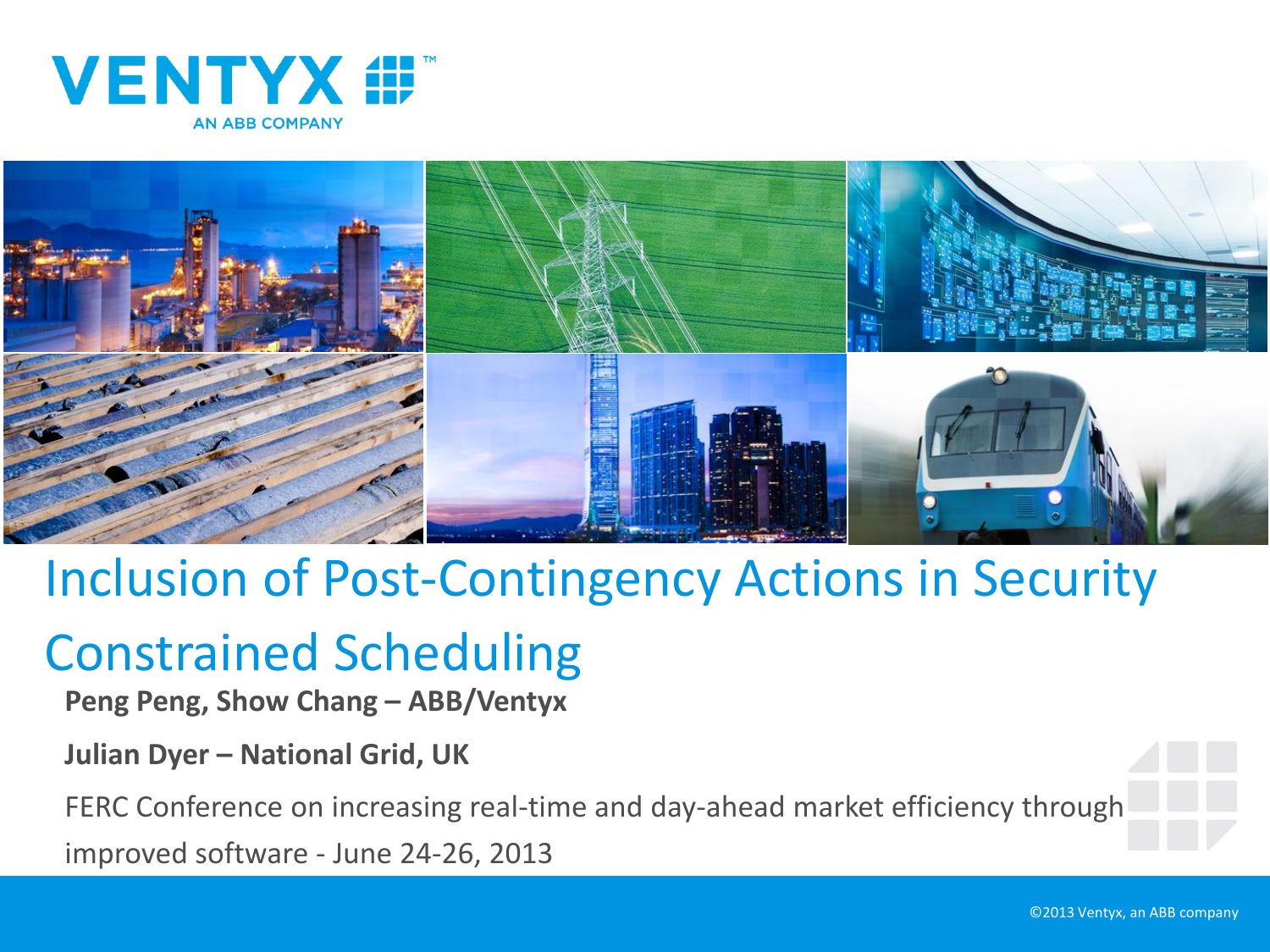### Agenda

- **Fig. 2** Thermal Security Rating in Practice
- Security Constrained Scheduling
	- **Preventive Scheduling**
	- Preventive/Corrective Scheduling with Post-Contingency Action
		- Pre-defined Corrective Action (SPS/RAP)
		- Automatically Identified Corrective Action
- An Integrated Process of Including Post-Contingency Corrective Action in Security Constrained Scheduling
	- Security Constrained Unit Commitment (SCUC) Engine
	- **Process Flow of Preventive/Corrective Scheduling**
	- Formulation of Automatic Post-Contingency Corrective Action
- **Illustration of Post-Contingency Corrective Action**
- Challenges

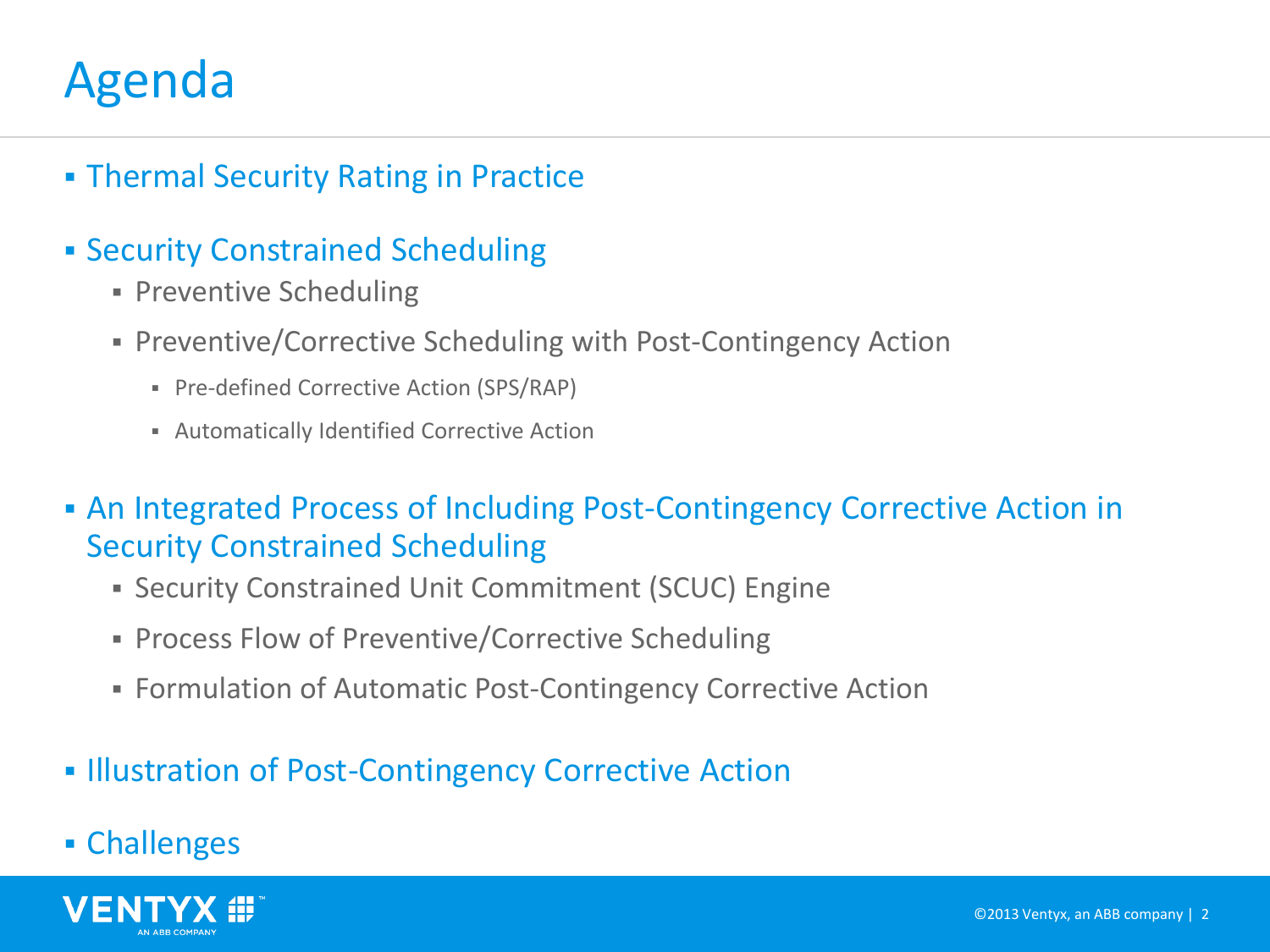## Thermal Security Rating in Practice

Post-contingency rating is a function of pre-contingency flow



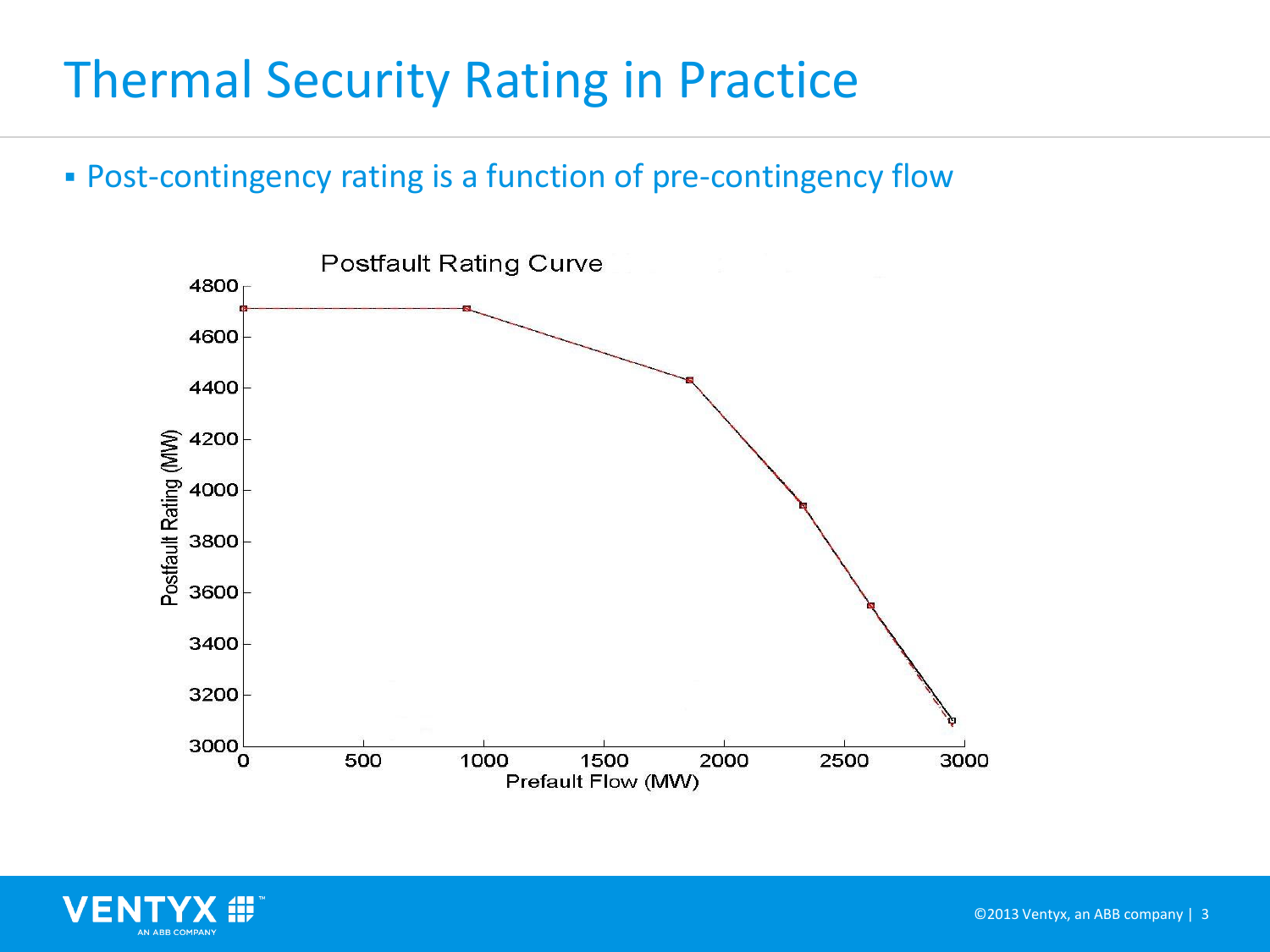## Thermal Security Rating in Practice

Post-contingency rating is a function of time after contingency occurs



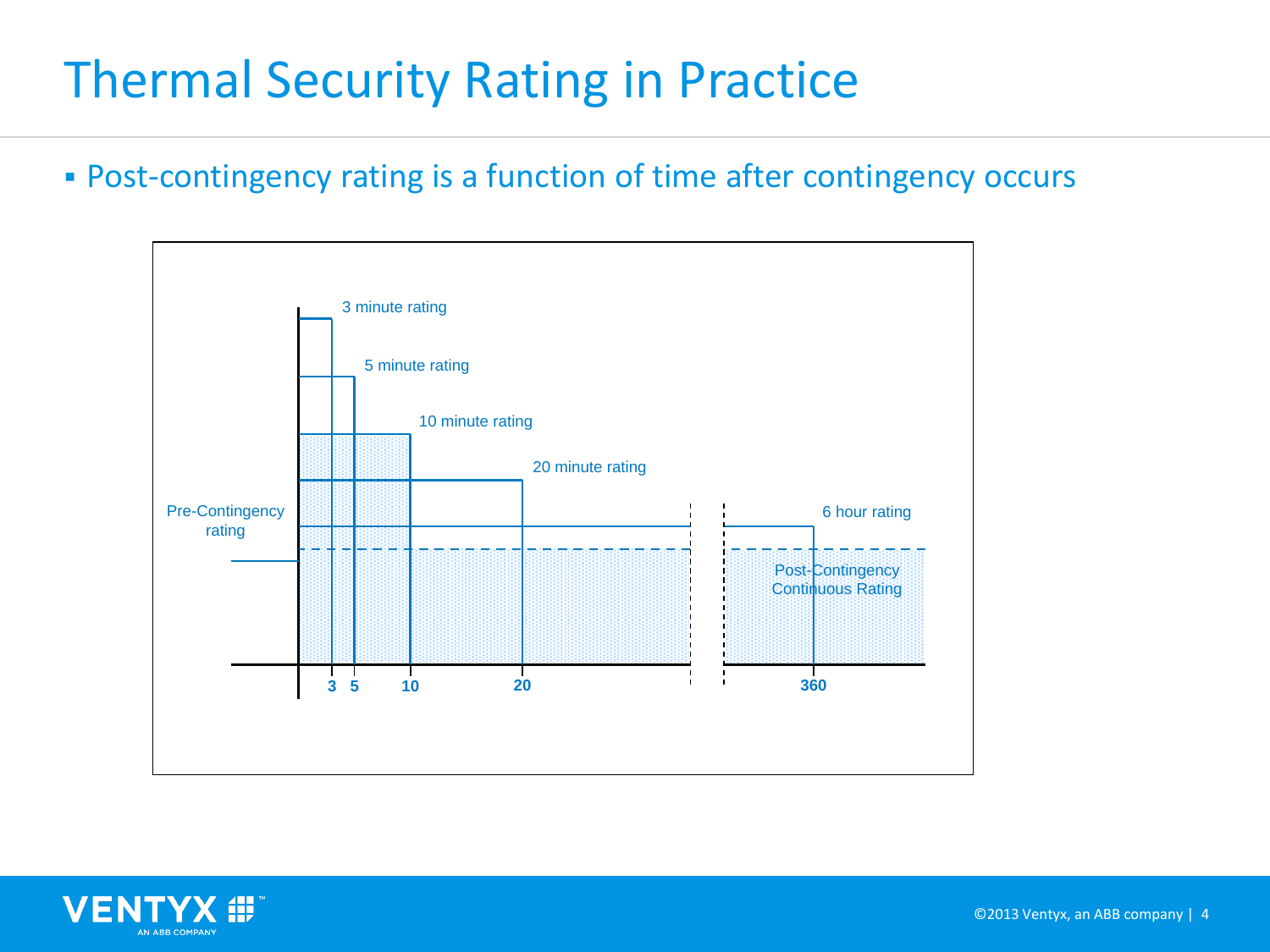# Security Constrained Scheduling – Preventive **Scheduling**

- Preventive scheduling determines the optimal schedules of market resources to satisfy thermal security criteria including:
	- **Pre-contingency rating and**
	- Post-contingency continuous rating

#### Preventive Actions (Market Model):

- **MW** output from market resources:
	- **Generators**
	- **Demand resources**
	- $\blacksquare$  Interconnectors
- **Flow and Tap setting from Phase Shifters**
- **Flow from HVDC links**

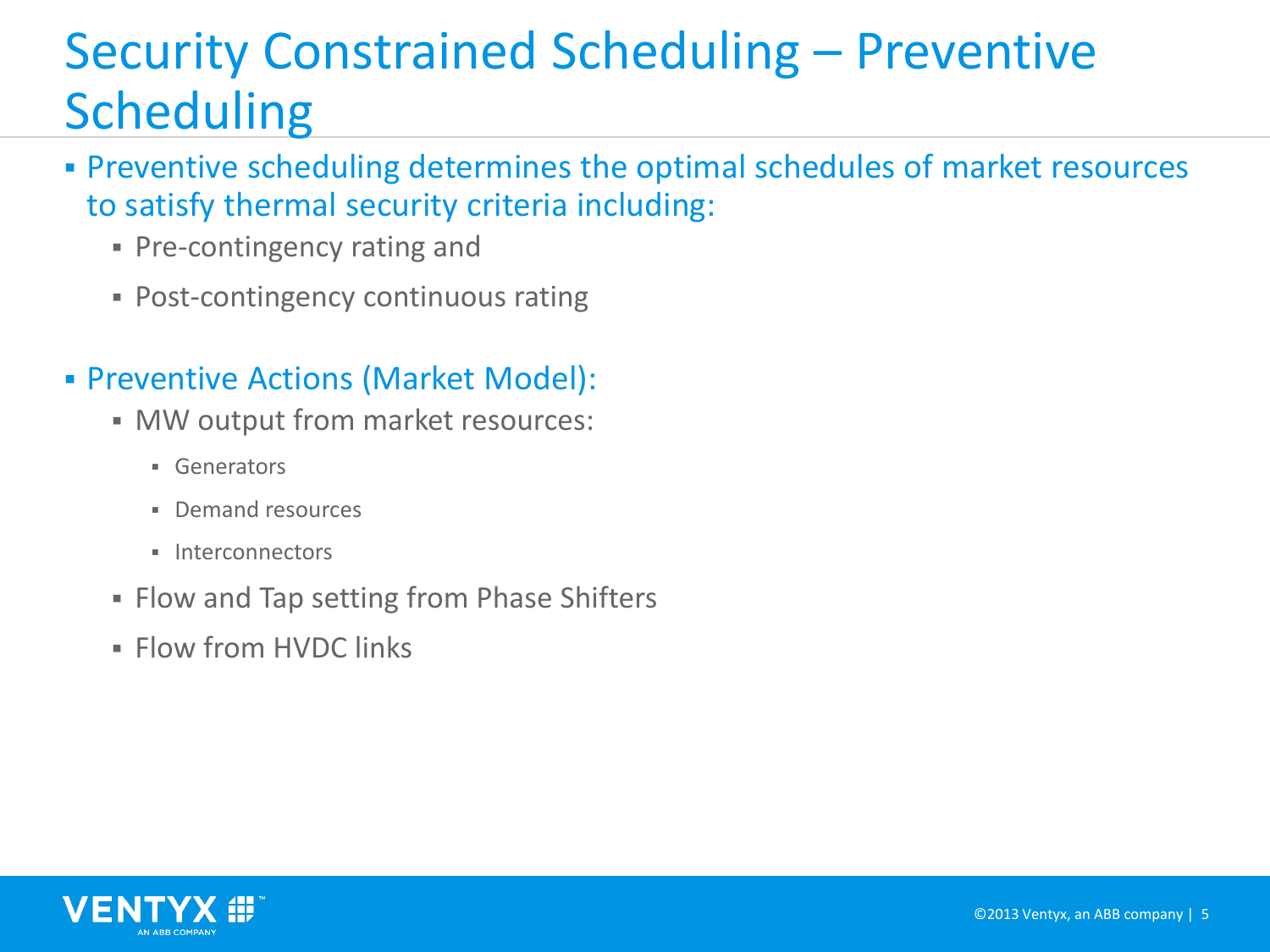#### Security Constrained Scheduling – Preventive Scheduling



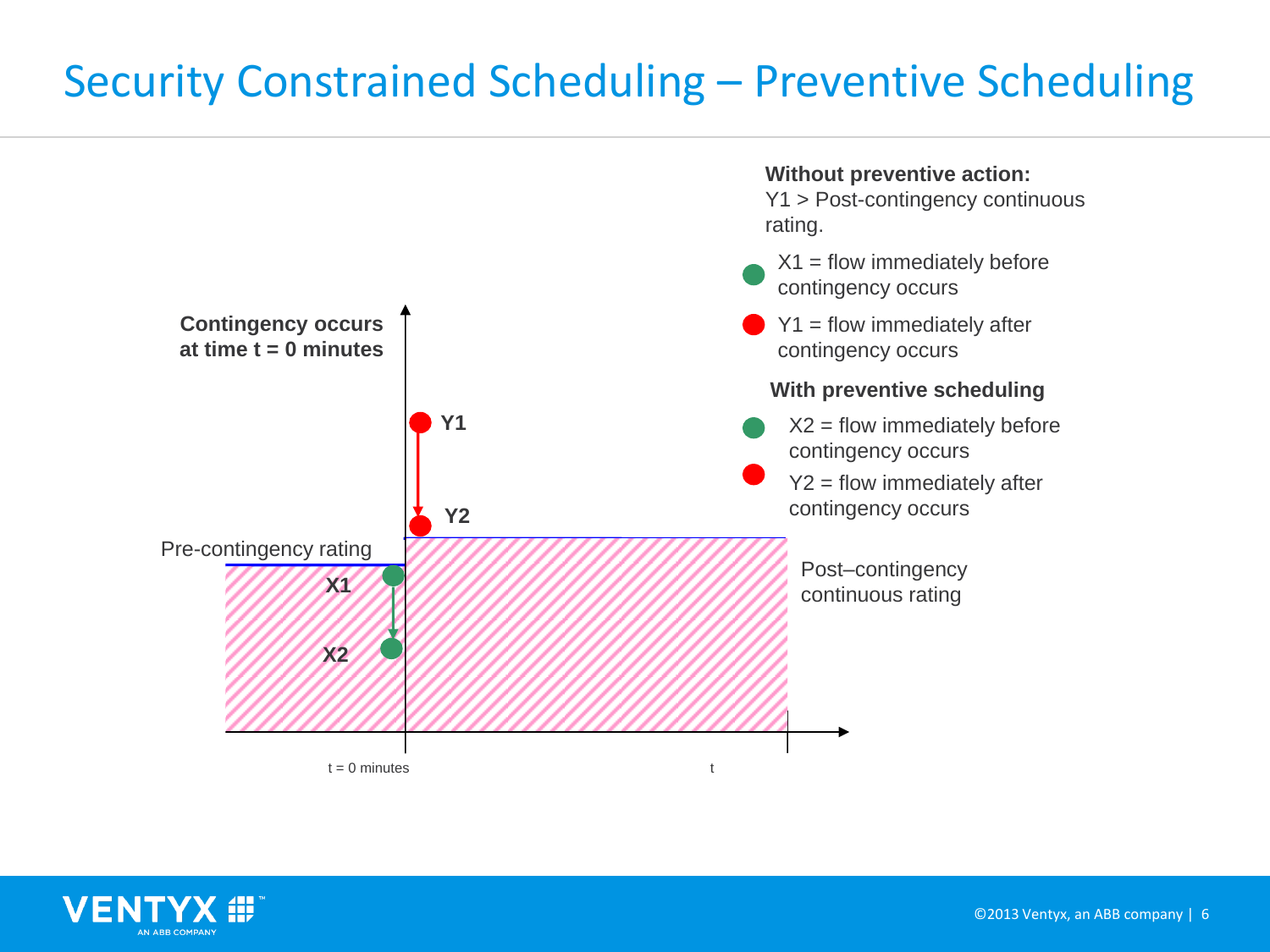## Security Constrained Scheduling – Preventive/Corrective with Pre-defined Corrective Actions

- Pre-defined Corrective Actions (Physical Model):
	- Special Protection Scheme (SPS)/Remedial Action Plan (RAP): Executed automatically by inter-trip schemes when triggering conditions are met or manually by control room staff
	- Actions are on physical devices

#### An SPS/RAP can change:

- a physical generating unit's status / MW output
- a physical load's status / MW output
- an interconnector's status / MW flow
- a phase shifter's status / Tap position / MW flow
- an internal HVDC link's status / MW flow
- **a** switch's status
- any network element's status (e.g., a line going from in service to out of service)

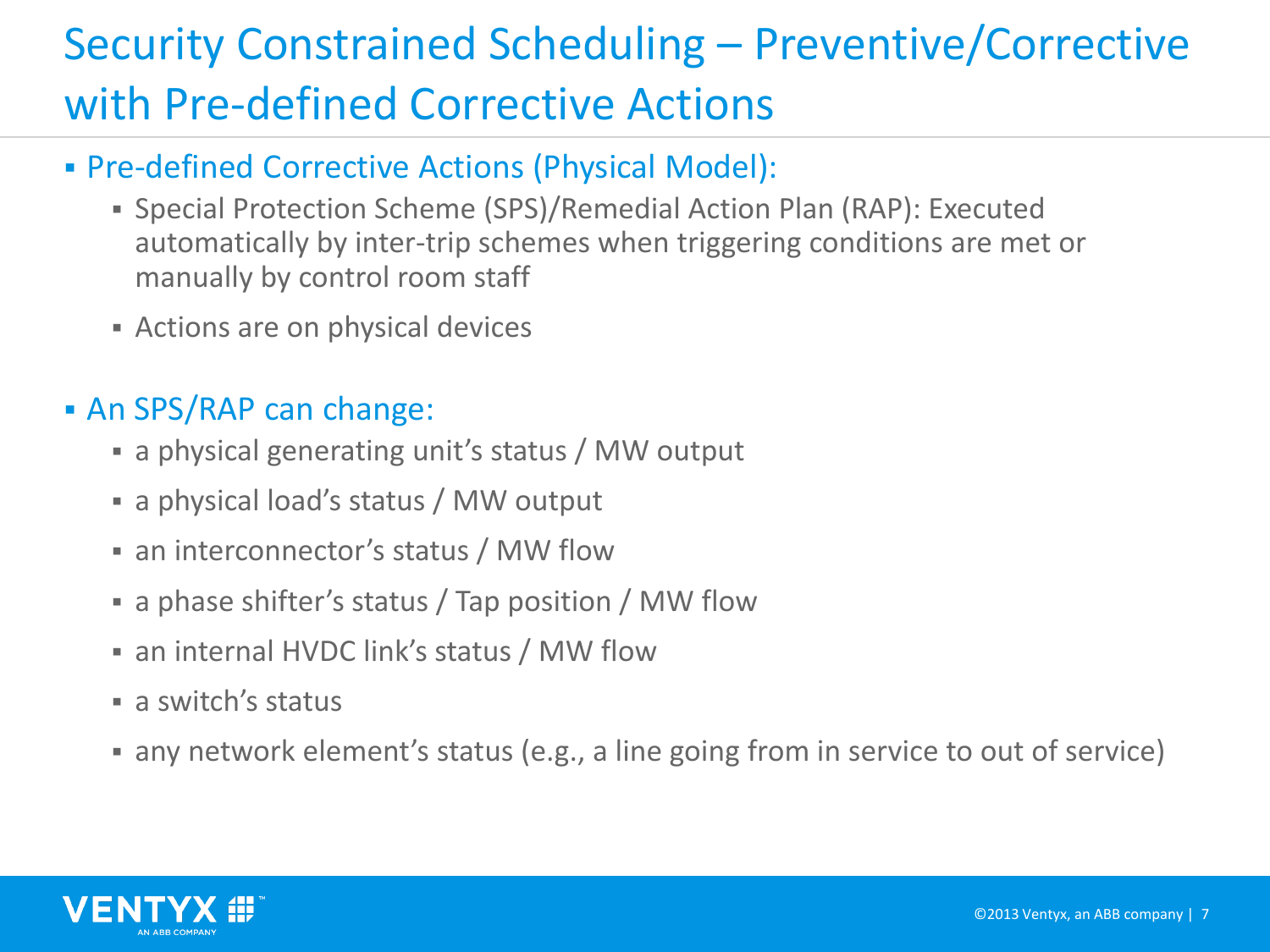### Security Constrained Scheduling – Preventive/Corrective Scheduling with Auto Corrective Actions

#### Two stages:

- Preventive scheduling to comply with N-minute post-contingency rating
- Corrective scheduling to comply with post-contingency continuous rating by accessing available pre-defined and auto corrective actions within N-minute

#### Benefit:

- Achieve the same level of transmission security
- **High market efficiency / more economic benefits**

#### Auto Corrective actions from (market model):

- Change of a generator's MW output
- Change of a demand resource's MW output
- Change of an interconnector's MW flow
- Change of a phase shifter's tap position / MW flow
- Change of an internal HVDC link's MW flow

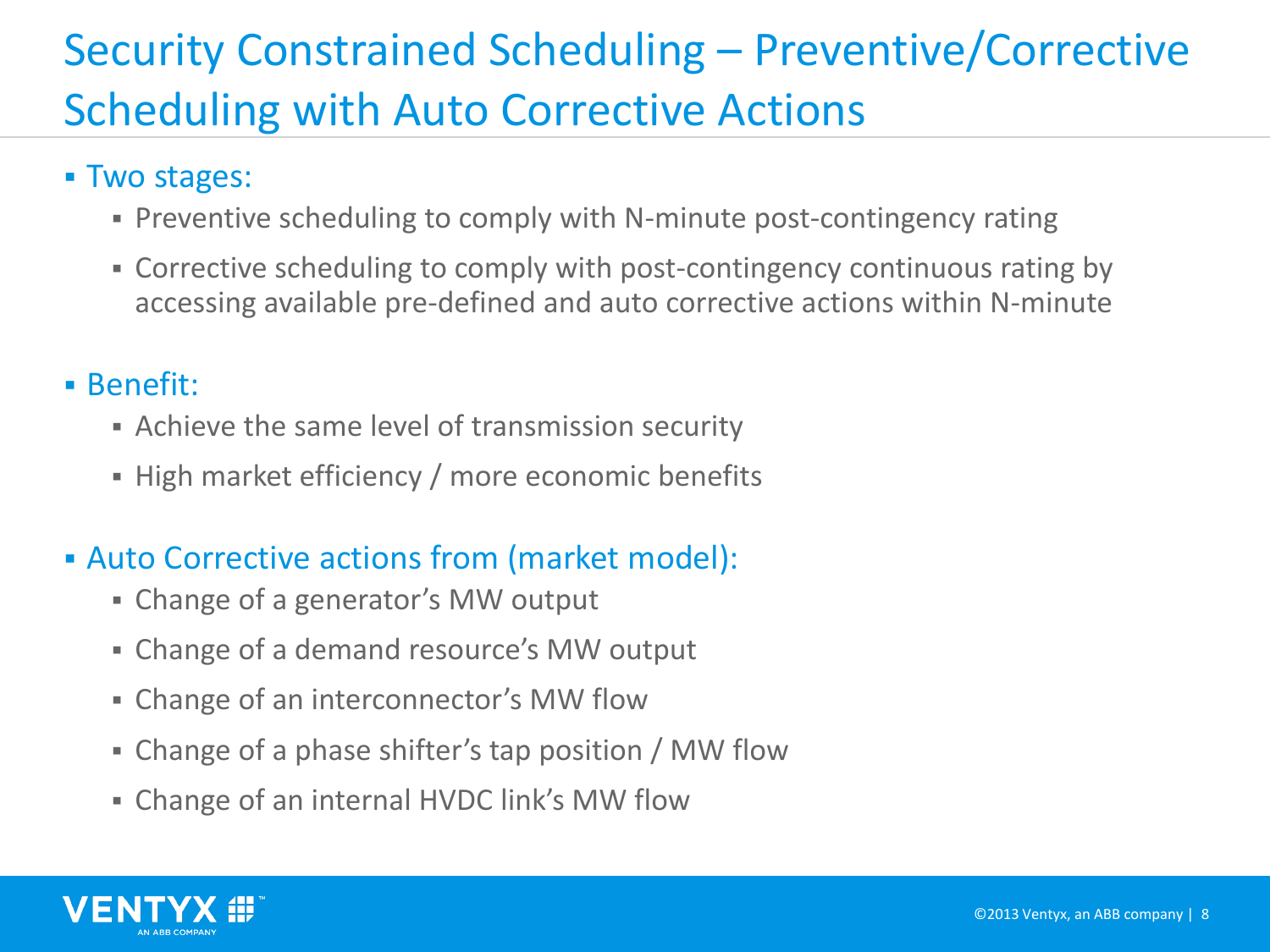#### Security Constrained Scheduling – Preventive/Corrective Scheduling with Auto Post-Contingency Corrective Actions





**With preventive/corrective action:**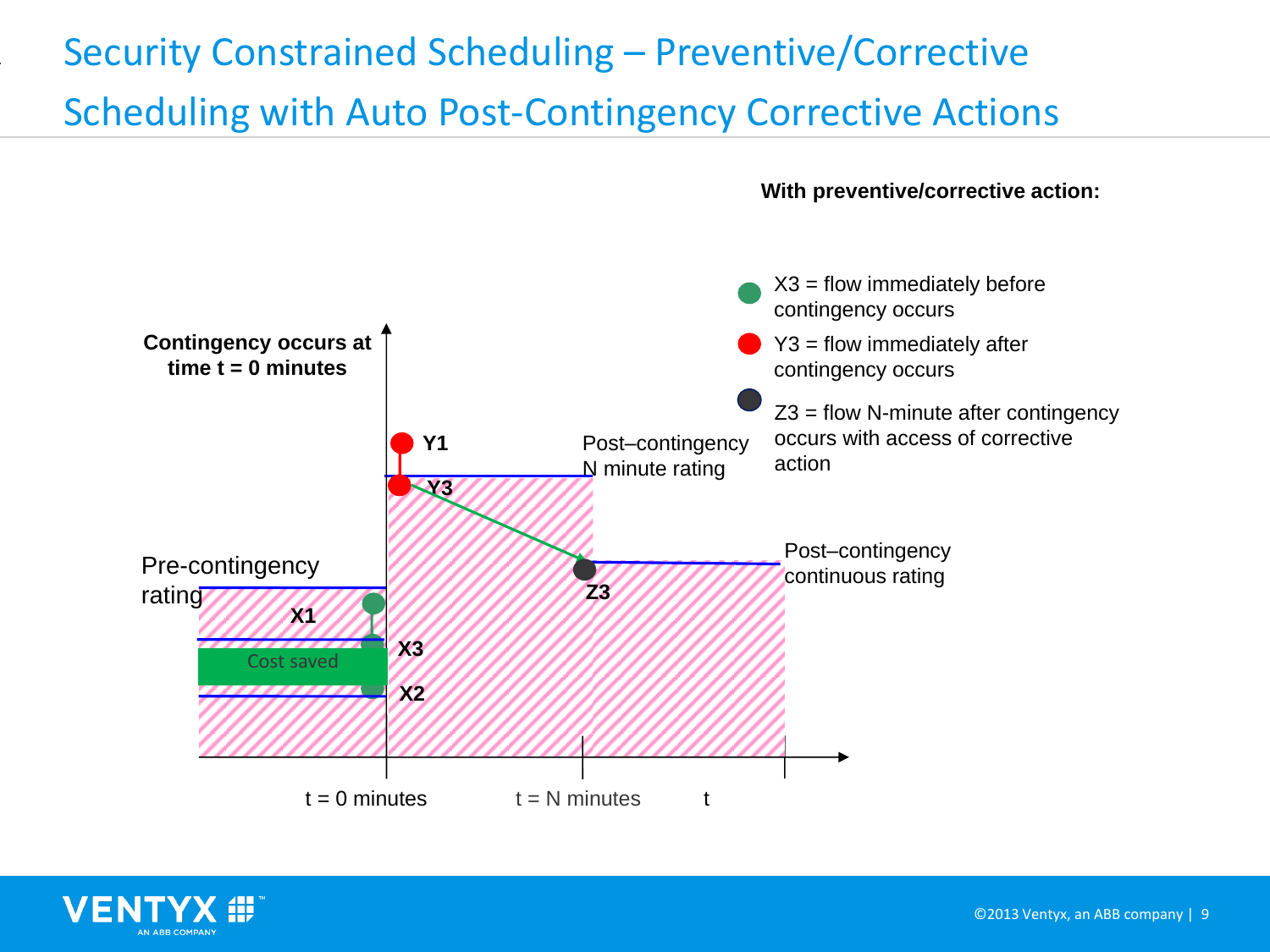# SCUC Engine

- Security Constrained Unit Commitment (SCUC) market clearing engine utilizing:
	- Network Security Monitor (NSM): performs security monitor and determines limiting constraints
	- Network Constrained Unit Commitment (NCUC): scheduler solves the master problem
- Two modules iterate until the optimal solution is reached

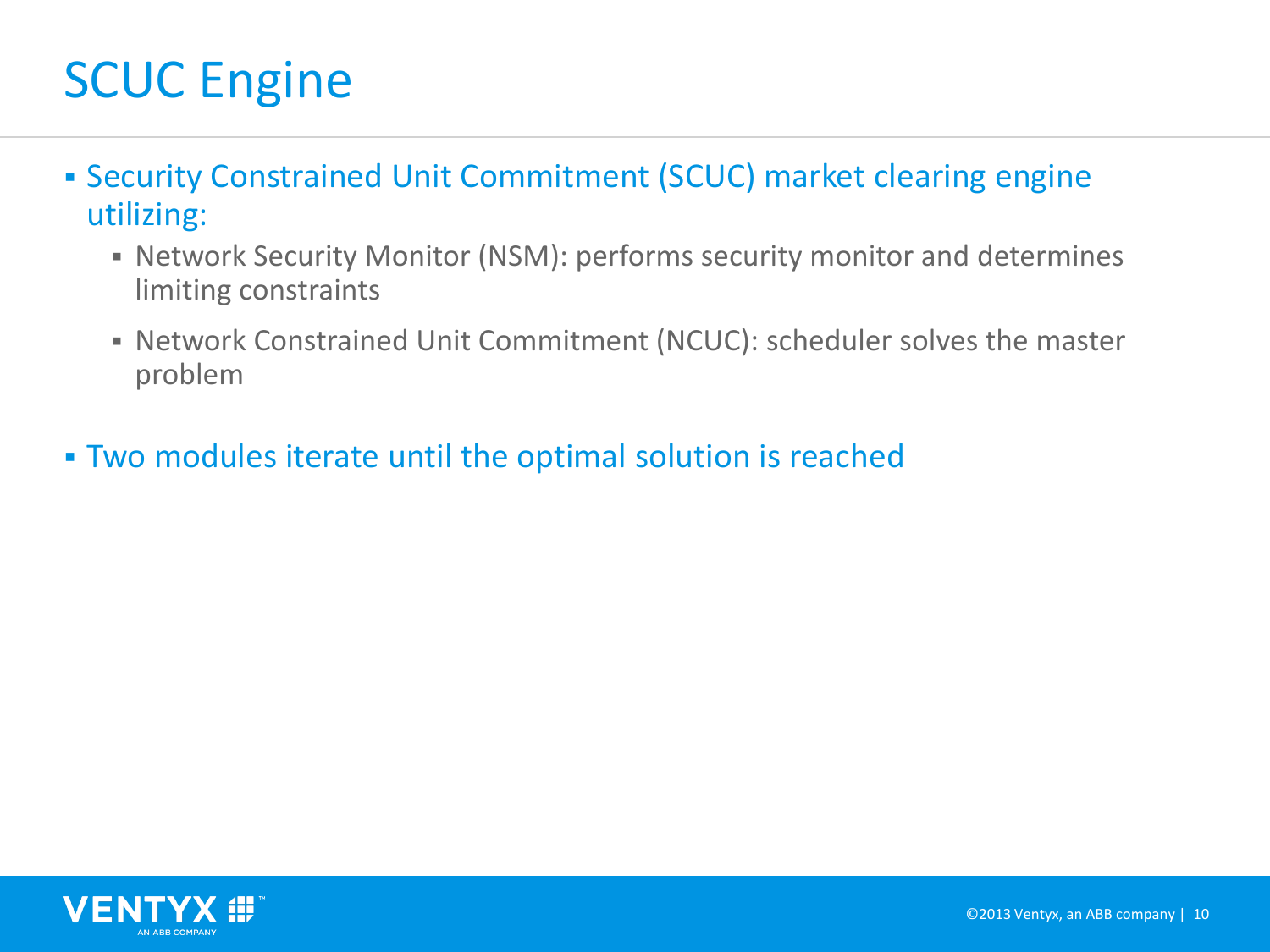## SCUC Engine



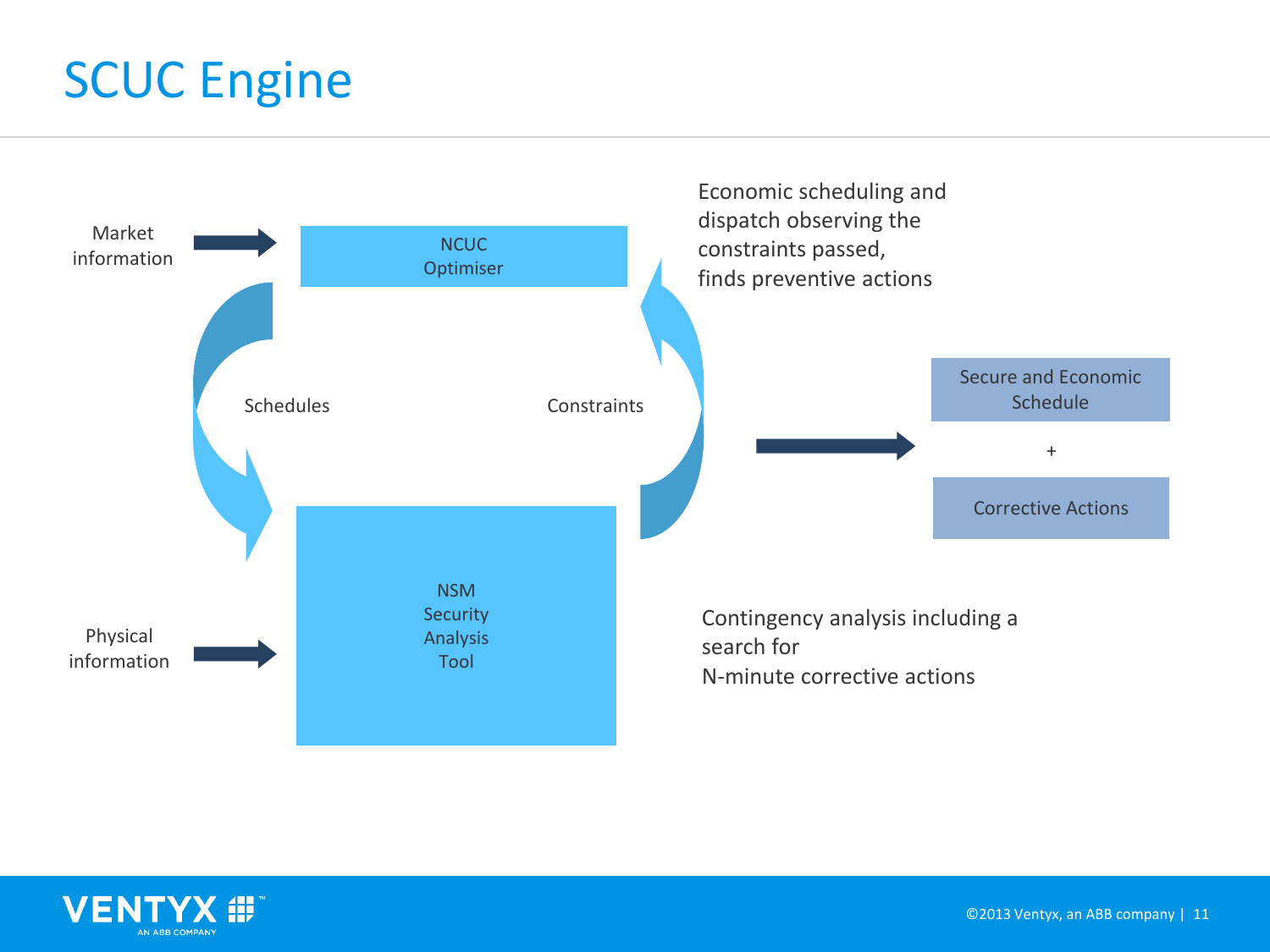#### An integrated process of applying Preventive/Corrective scheduling

#### **Network Security Monitor** Generates constraints for use in the scheduler: • Preventive constraints for N minute short-term rating • Benders' Cut **CONTINGENCY ANALYSIS** For each contingency: • Analyses the effect on each network element • Takes into account any pre-defined corrective actions • Solves a power flow problem • Produces preventive constraints **SEARCH FOR CORRECTIVE ACTIONS** During the analysis of a contingency: • Solves a MILP problem to identify a feasible set of N minute corrective actions. • Produces Benders' Cut constraints if violations cannot be removed.

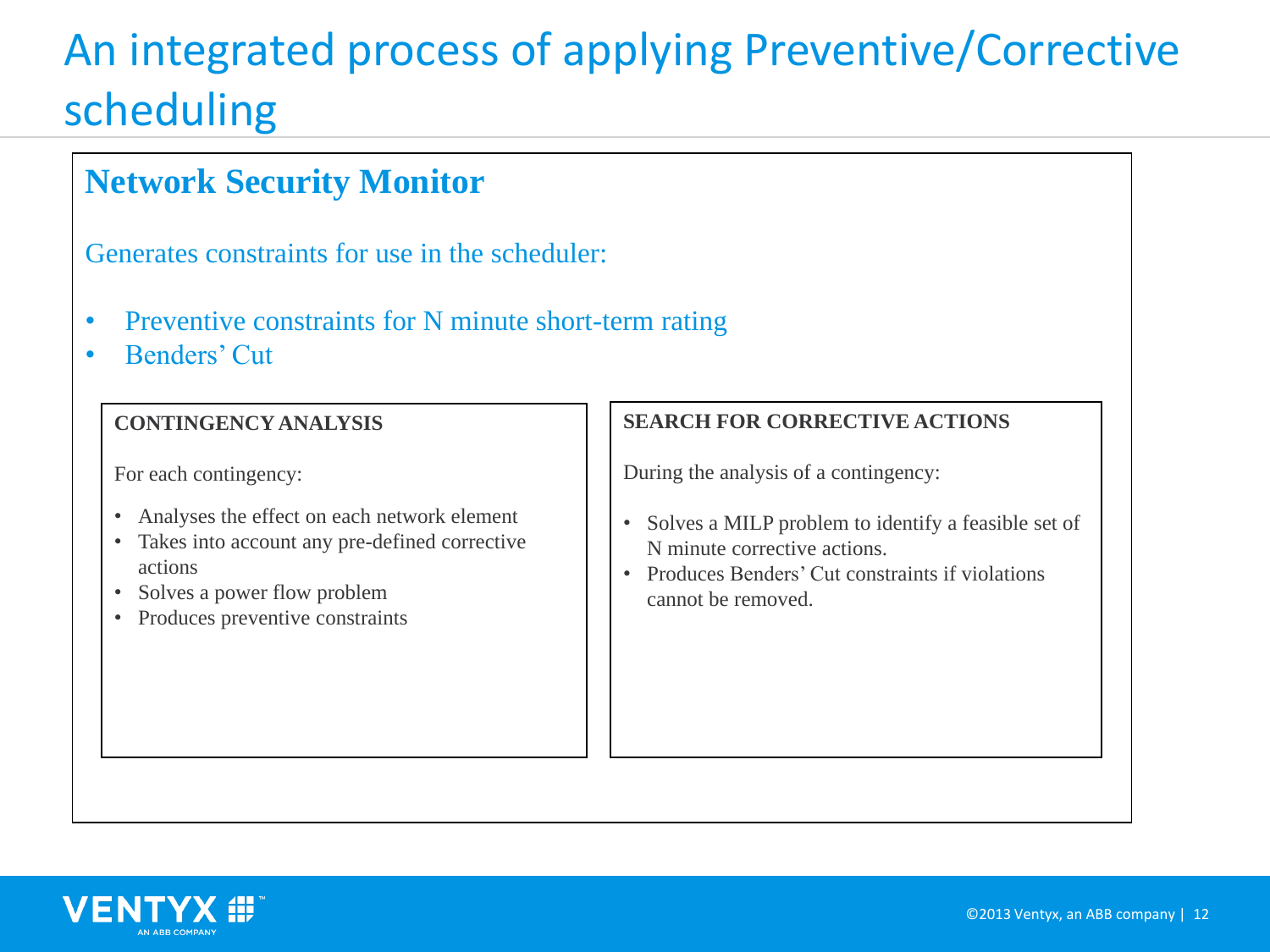# Process flow of applying preventive/corrective scheduling



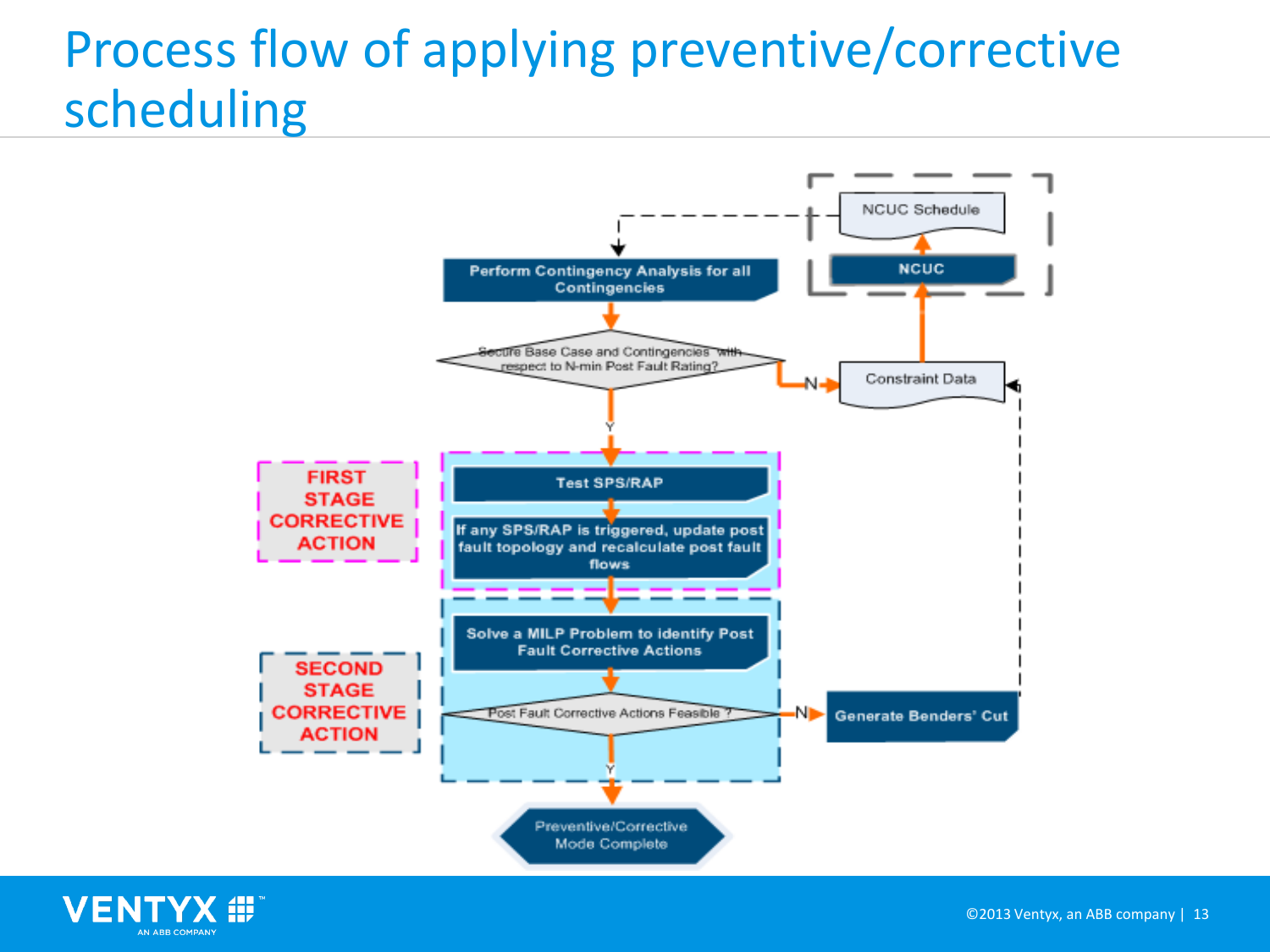## Formulation of Identifying Auto Post-Contingency Corrective Actions

- Objective: Minimize (Feasibility Violation)
- **Subject to:** 
	- Power balance
		- Zero balance
		- **Maximum generation loss**
		- Maximum demand loss
	- Network flow constraint (i.e. Post-contingency flow less than post-fault continuous rating after corrective actions)
	- Ramp up/down limit on control
	- Control upper/lower limit
	- Limit on # of actions (upward or downward)
	- Limit on # of control actions that can be issued within N minutes per power station or control engineer

#### Solve a MILP problem

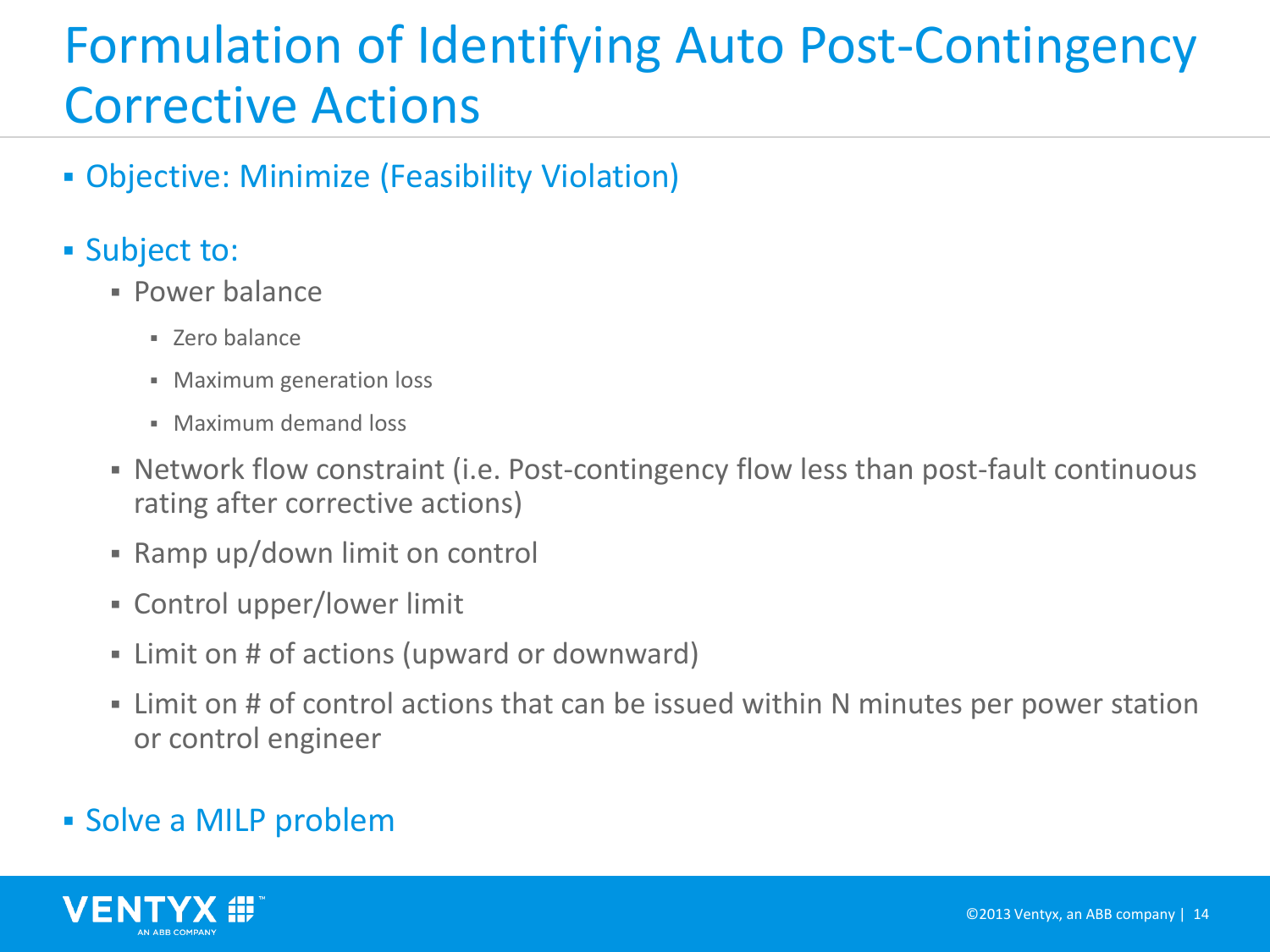#### Control Options in Preventive/Corrective Scheduling

- Global and per Contingency
- Control Options:
	- **Preventive Scheduling**
	- Pre-defined Corrective Scheduling
		- **Immediate Action**
		- Manual Action
	- **Auto Corrective Scheduling**

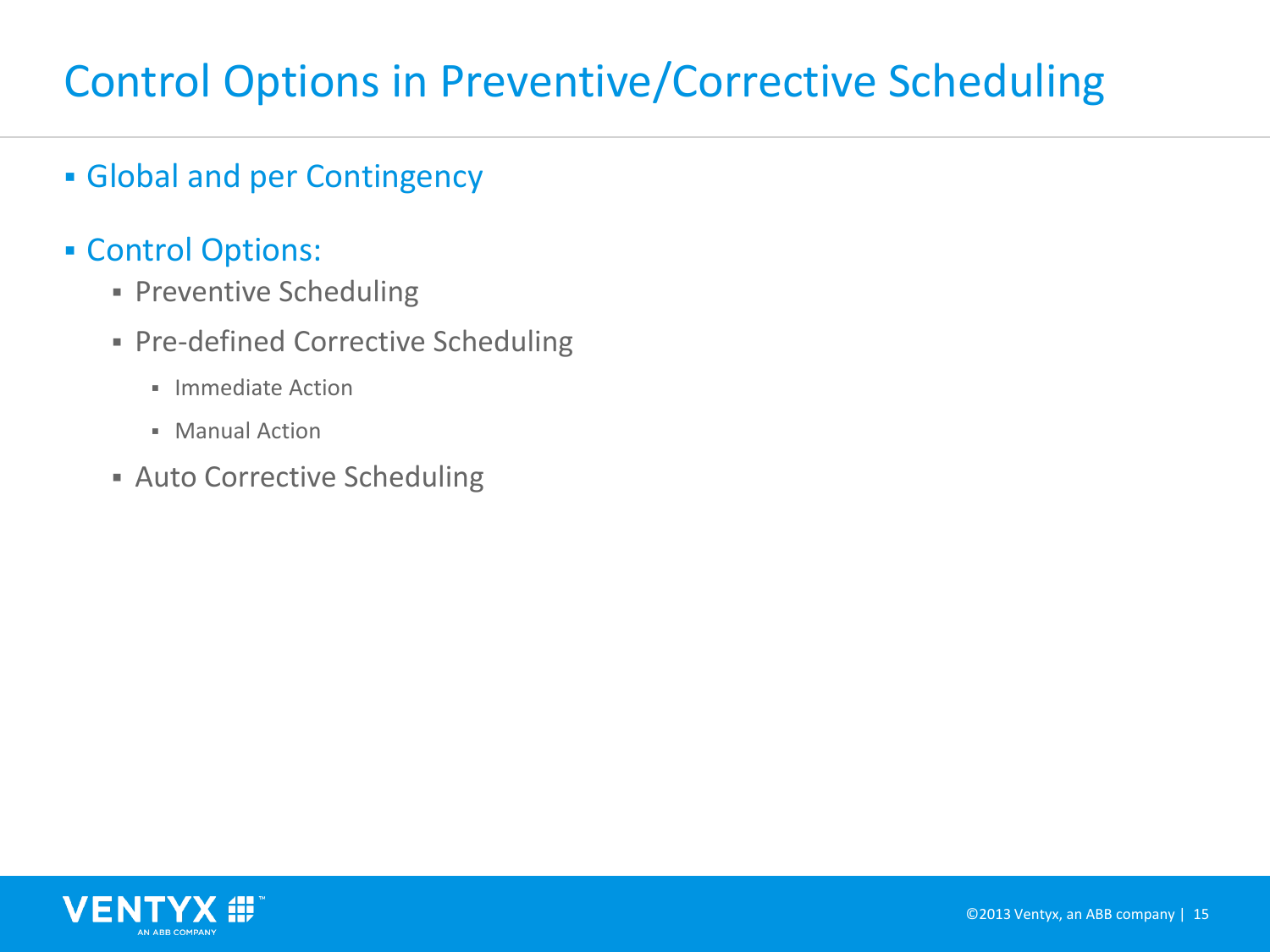#### Choice of N-minute in Preventive/Corrective Scheduling

- Multiple short-term rating allowed in the operation
- N represents the type of short-term rating
	- N between 10 and 30
	- Smaller values of N are impractical with the consideration of operator's thinking time
	- If Limited to two values (N1 and N2 with  $N2 > N1$ )

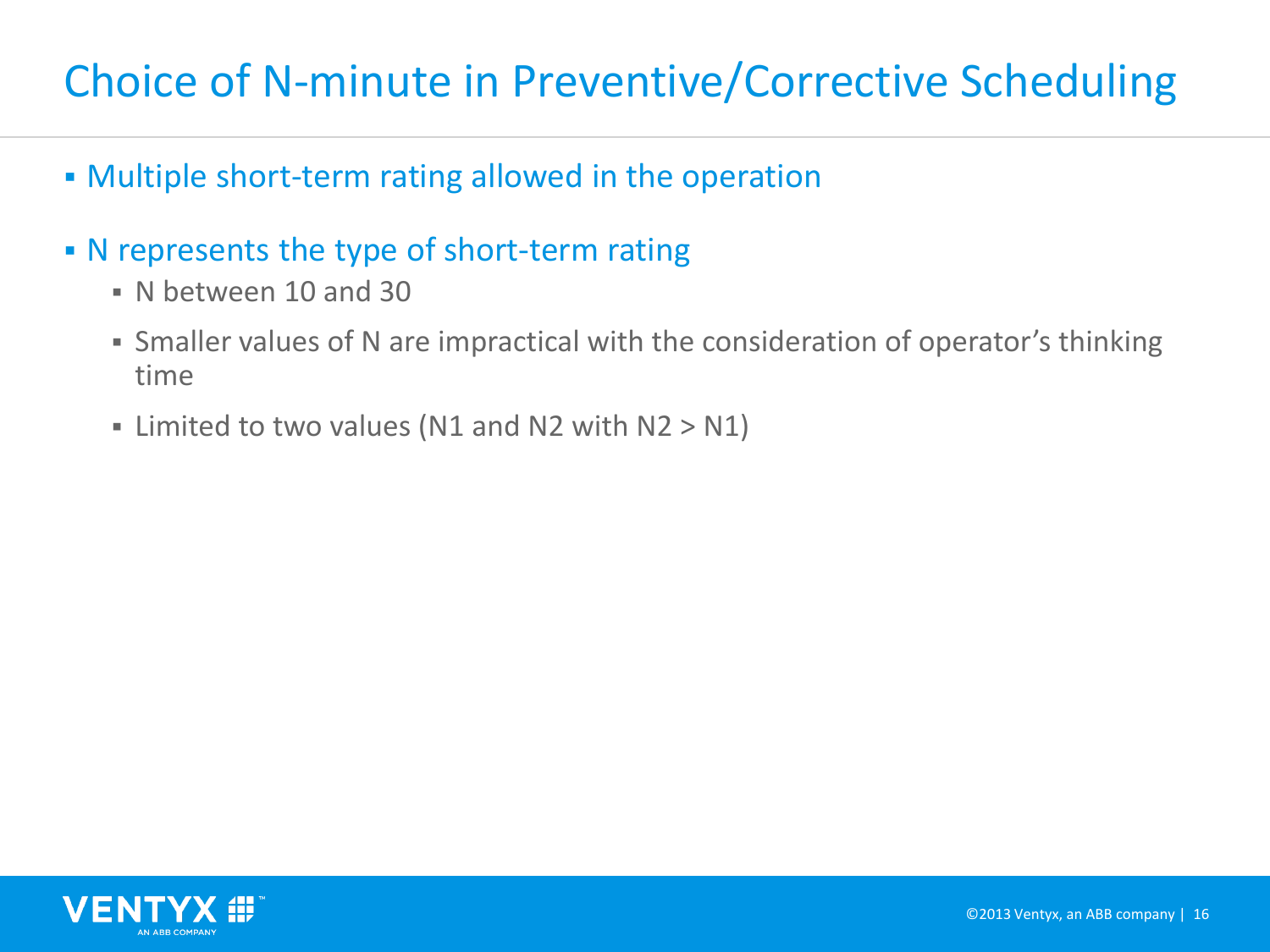# Illustration of post-contingency corrective actions

#### A Two-bus system



| Generators |               |    | Max MW Min MW Cost (\$/MW) 15-min Ramp 30-min Ramp |    |
|------------|---------------|----|----------------------------------------------------|----|
| PG1        | 200           | 50 |                                                    | 40 |
| PG2        | $120^{\circ}$ |    |                                                    |    |

| Line | Pre-Contingency | 15-min Post-Contingency | 30-min Post-Contingency | Post-Contingency Continuous |
|------|-----------------|-------------------------|-------------------------|-----------------------------|
|      | 100             | 180                     | 150                     | 120                         |
|      | 100             | 180                     | 150                     | 120                         |

| Mode                                                | PG1 | PG <sub>2</sub> | Cost |
|-----------------------------------------------------|-----|-----------------|------|
| Unconstrained                                       | 200 | $\Omega$        | 200  |
| Preventive                                          | 120 | 80              | 280  |
| 15-min Post-Contingency<br><b>Corrective Active</b> | 130 | 70              | 270  |
| 30-min Post-Contingency<br><b>Corrective Active</b> | 140 | 60              | 260  |

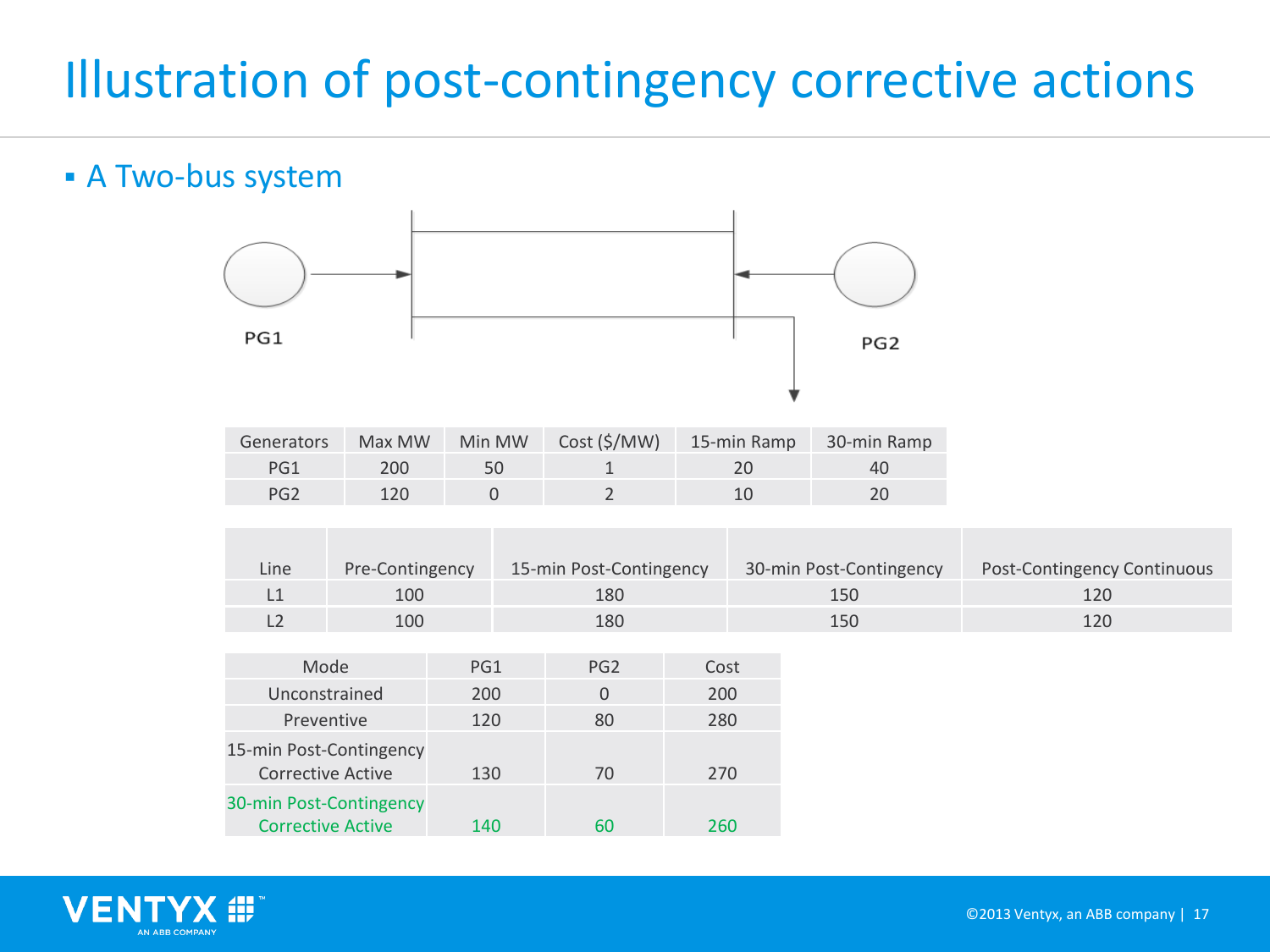### Illustration of post-contingency corrective action (Comparison between 15-minute and 30-minute)





**With preventive/corrective action:**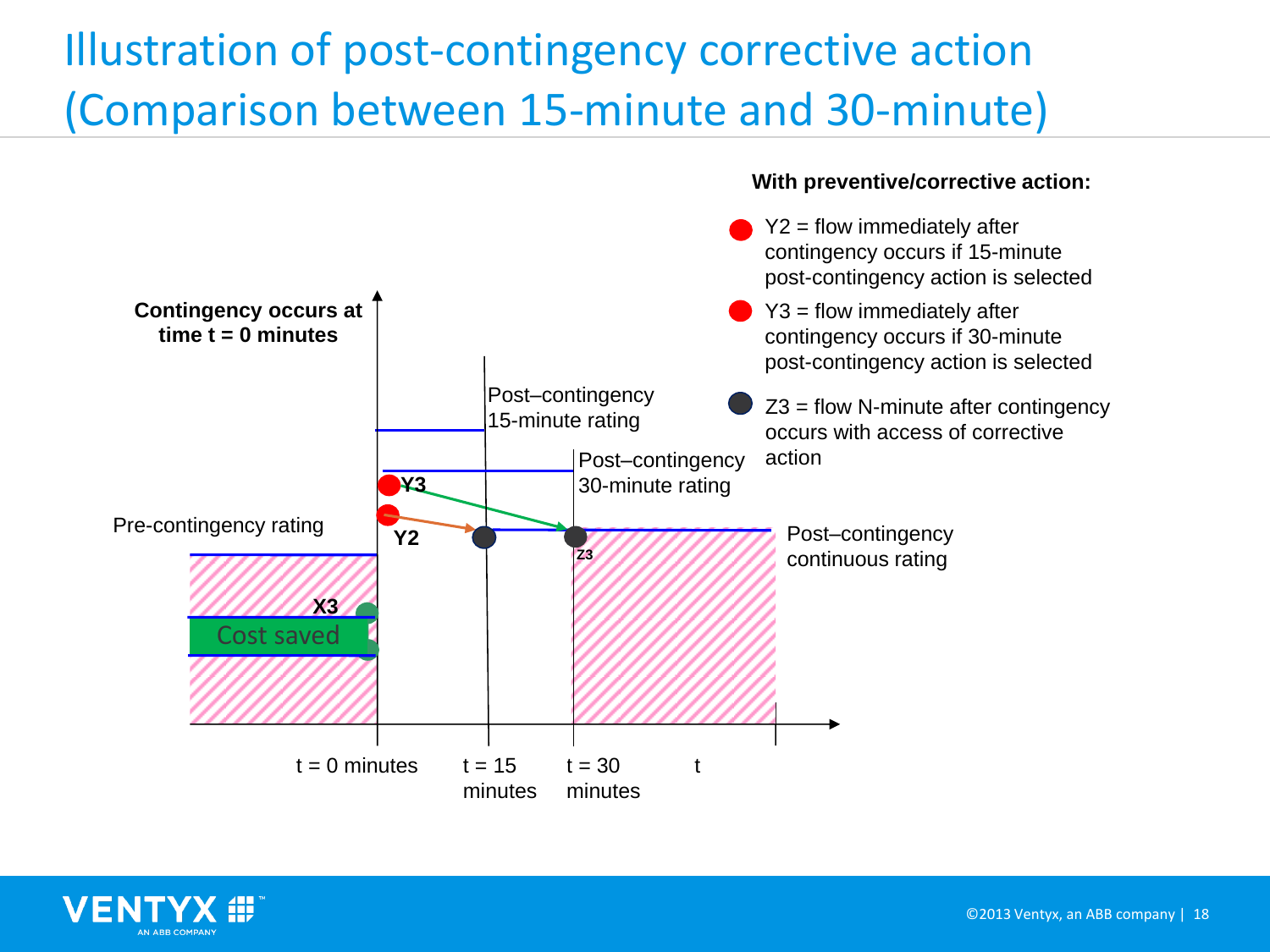# **Challenges**

- Optimal Selection of Corrective Actions between N1 and N2 minute
- Computational Performance
- Practical Operational Implementation of Corrective Actions
	- Consider operator thinking time
	- Consider limits on # of controls from both pre-defined corrective actions and auto corrective actions

#### What's next?

Integration of automated corrective actions in the real-time operation